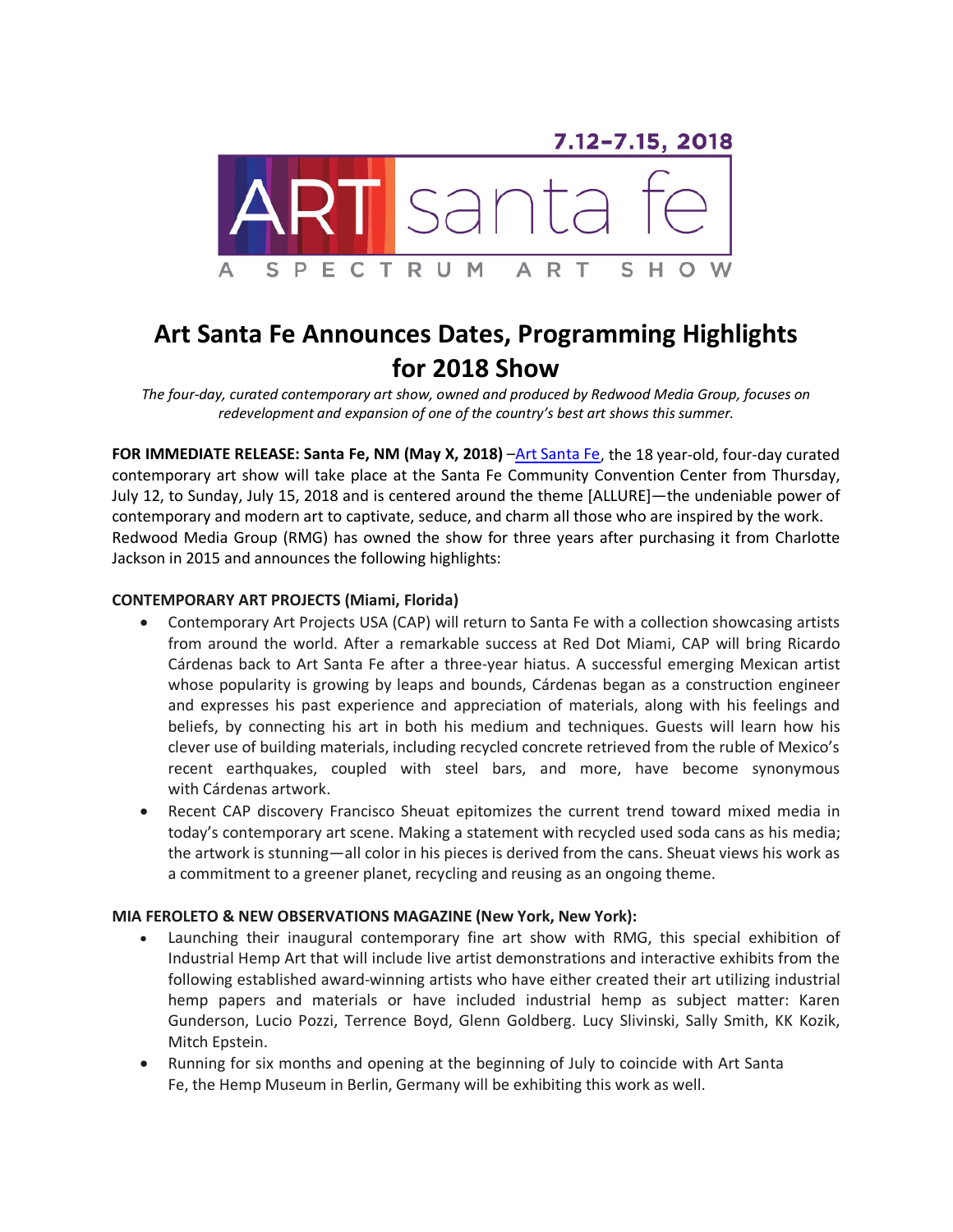• With art as the cultural touchstone to engage the audience, New Observations will initiate and explore the conversation about hemp's use in over 25,000 products across multiple industries.

## **SAMMOUN FINE ART (Quebec, Canada)**

• For the first time renowned artist Samir Sammoun of Quebec, Canada, brings his art to Art Santa Fe with Sammoun Fine Art. Known for his Post-Impressionist renditions, Sammoun uses gestural strokes to capture lush, lavender wheat fields, cedar trees, olive groves and mountain ranges of his boyhood home in Lebanon. His innovative approach, atmospheric and fleeting colors and celebrated compositions make him one of the most acclaimed landscape painters in North America today. He will be demonstrating his dynamic approach to the canvas by creating his next masterpiece onsite as he regales collectors with his dynamic stories and endearing personality.

# **GALLERY EDEL (Osaka, Japan)**

- Gallery Edel will again feature famed artist Kusama Yayoi. Known for massive installations that have been showcased around the world, approachable glass sculptures, prints and more will be featured at Art Santa Fe, highlighting Yayoi's intent for the artwork to be owned by all who love and appreciate it.
- Gallery Edel will also showcase other works by Warhol, Damien Hirst, William Steiger, Takeshi Yamao, and others.

# **The [SOLO] Project**

- New for 2018: [The SOLO Project], a special section featuring a curated selection of independent leading-edge artists.
- Separate from the Gallery floor, the [SOLO] Project is comprised of only 18 exhibitors, coming from as close as Santa Fe and as far as Algeria—and promising to bring a level of excitement and innovative, forward-looking art to the show.

"Our specialty is bringing artists from around the world to Santa Fe, a destination that has it's own artistic voice and residents, creating an unforgettable experiencing for our guests," said RMG CEO Eric Smith.

As one of the newest additions to Redwood Media Group, which owns and produces fine art show exhibitions including Spectrum Miami and Artexpo New York, Art Santa Fe features extraordinary art from around the world, specially curated programming, special events, and entertainment that showcases the thriving art landscape of Santa Fe. The City of Santa Fe is widely recognized as the third largest art market in the U.S., one of UNESCO's *Creative Cities* due to the city's important achievements in arts and culture, and *Travel & Leisure's* Destination of the Year. For more information, visit [www.artsantafe.com.](http://www.artsantafe.com/)

###

**FOR MEDIA INQUIRIES AND IMAGES:** Jennifer Hobson-Hinsley 505 603 8643 [Jennifer@jlhmedia.com](mailto:Jennifer@jlhmedia.com)